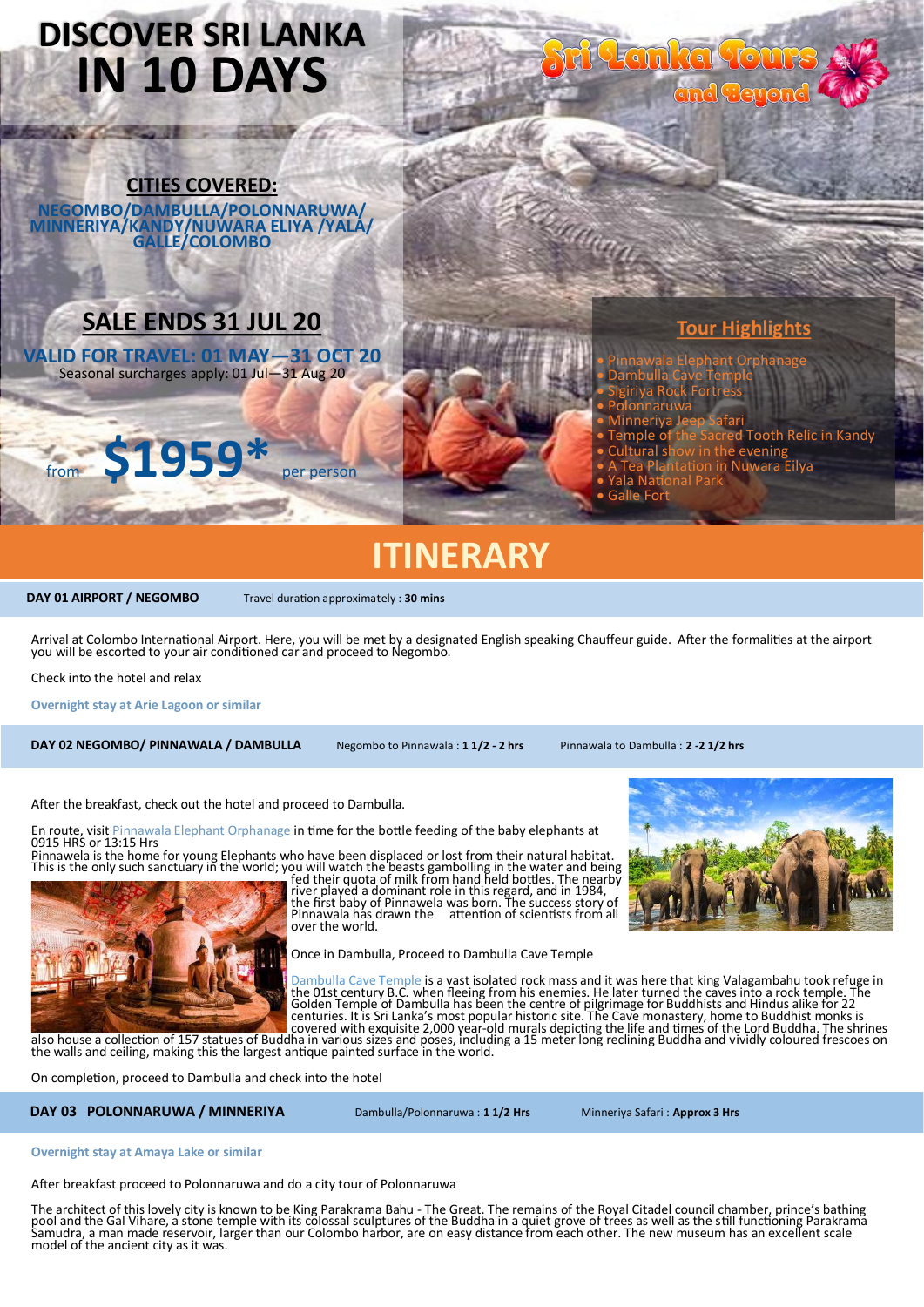#### On completion proceed to Minneriya National Park for an exciting 4 X 4 Jeep safari

Located between Habarana and Polonnaruwa is the 8890 hectares of Minneriya National Park which is an ideal eco tourism location in Sri Lanka. The park consists of mixed evergreen forest and scrub areas and is home to Sri Lanka's favorites such as sambar deer, leopards and elephants. However the central feature of the park is the ancient Minneriya Tank (built in 3rd century AD by King Mahasena). This tank is<br>generally known as a place to observe the elephants who come to bathe and graze<br>on the grasses as well as the huge flocks of birds (cormor

On completion of the wildlife safari, return to your hotel and spend the rest of the day at leisure.

#### **[Overnight](http://citrusleisure.com/waskaduwa/) stay at Amaya Lake or similar**

 **DAY 04 DAMBULLA / SIGIRIYA / KANDY** Dambulla/Sigirya : **1 ½ - 2 Hours** Sigirya rock climbing : **2 ½ - 3 Hours** Sigiriya / Kandy : **2 ½ - 3 Hours**

After breakfast, proceed to climb Sigiriya rock fortress in the morning.

Sigiriya - Sigiriya or Lion Rock is an astonishing feat of engineering and construction. Built by an obsessed monarch in the 5th century, the most striking portion of Sigiriya, a terracotta and grey core of rock set in the cultural heart of Sri Lanka, rises a sheer 200 meers above a forested plain, its<br>flattened summit sloping gently. A series of moats, ramparts and

On completion proceed to Kandy

Once in Kandy, proceed to do the city tour of Kandy

Sri Dalada Maligawa or the Temple of the Sacred Tooth Relic is a Buddhist temple in the city of Kandy, Sri Lanka. It is located in the royal palace com-<br>plex which houses the relic of the tooth of Buddha. Since ancient tim site partly due to the temple.



Evening enjoy the cultural show

Cultural show: These shows essentially comprise various styles of Kandyan dance, and are quite popular with visitors to the Hill Capital. The Centre overlooks the scenic lake as it is located along its shore. Early Birds can also be privy to handicraft showroom and workshops that are located alongside the Centre.

On completion, check into the hotel

#### **[Overnight](http://citrusleisure.com/waskaduwa/) stay at Earl's Regent Hotel or similar**

#### **DAY 05 LEISURE AT KANDY**—**The Vehicle will be there at disposal only for 30km per day**



After breakfast at the hotel

Spend the rest of the day at leisure enjoying the hotel amenities. (The Vehicle will be there at disposal only for 30km per day )

**[Overnight](http://citrusleisure.com/waskaduwa/) stay at Earl's Regent Hotel or similar** 

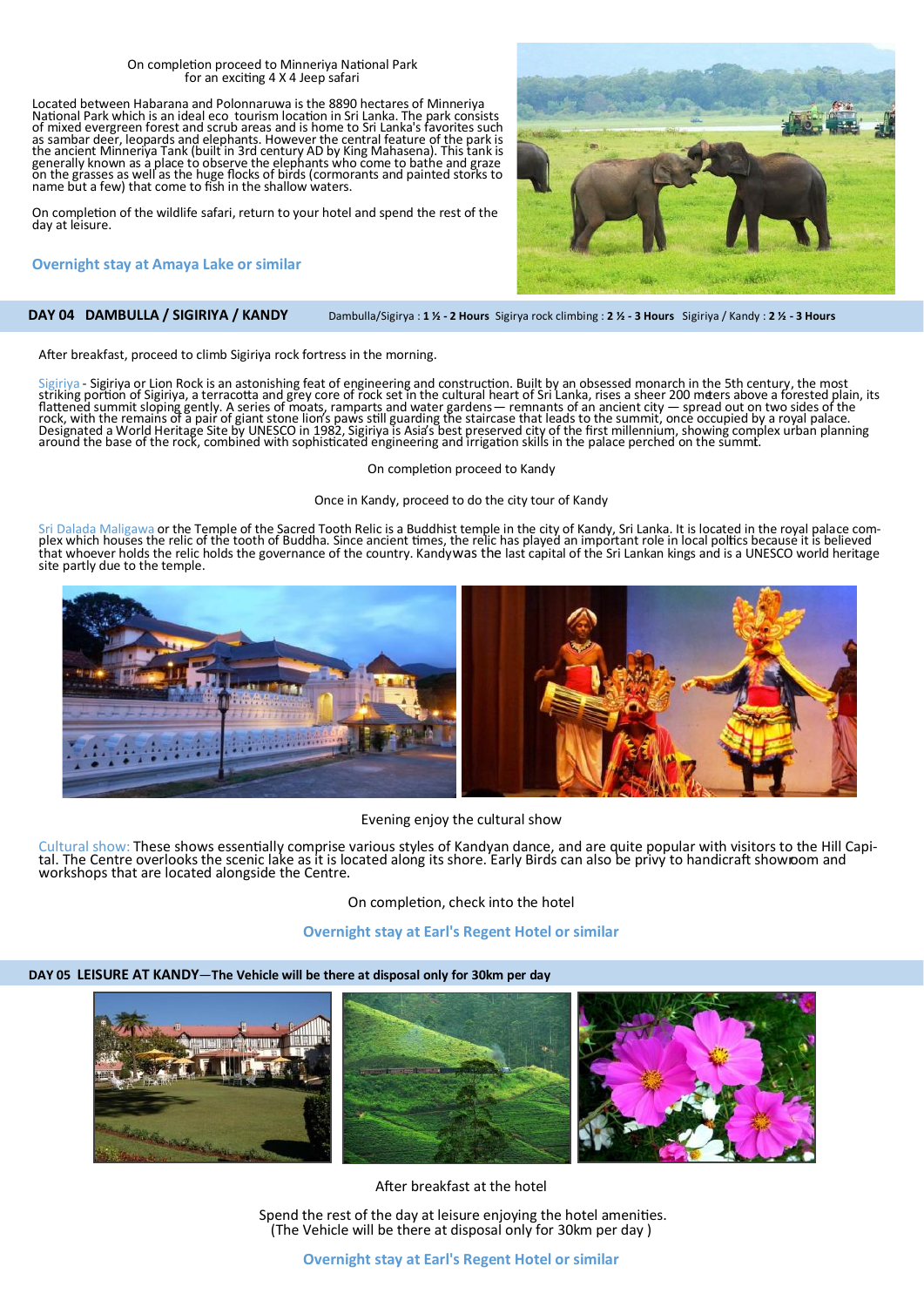After breakfast check out the Hotel and proceed to Nuwaraeliya

En route visit a Tea plantation

Once in Nuwaraeliya, go on a sightseeing tour.

Nuwara Eliya is set in the heart of tea-country is a beautiful town where the British succeeded in creating a replica of the English countryside, with homes in styles from Georgian to Queen Anne. Well-kept lawns with hedges, an Anglican church, a famous golf course and beautiful parks give the place an air of nostalgia. Situated 6,200 feet above sea level, the air is cool and fresh – a serene retreat from the hustle and bustle of the city life.

Pony and Horse riding is available at the turf club of Nuwara Eliya to facilitate you with some sports and adventure..

On completion of the City Tour,check into your hotel and relax

**[Overnight](http://citrusleisure.com/waskaduwa/) stay at Horton Towers or similar**

#### After breakfast, check out of the hotel and proceed to Yala

Once in Yala, visit the Yala National Park for an exciting 4 X 4 Jeep safari,

National Park is a widely known Sri Lankan forest reserve which is located in the southeast part of the island. It is prominent among the other national parks due to the fact that it has the highest density of leopards. The park is an internationally recognized wild life preservation, which is about 309 km away from Colombo, the capital of Sri Lanka. Though the reserve is spread in about 1,259 square km of land, a mere 141 square km block is open for the public.

On completion of the wildlife safari, Check in to your hotel and relax

**Overnight stay at EKHO Safari or similar**





After breakfast check out of the hotel and proceed to Galle for your beach stay.

Galle is a coastal town where the Dutch presence is still visible. Galle was an ancient port (said to be the legendary Tarshish of the Bible), and our first international commerce and trade centre. Today, Galle is the bustling provincial capital and administrative centre of the south. It is famous for its lovely Unawatuna Bay, where the sea is reef protected and therefore safe for swimming. The old Dutch "Star Fort" (a World Heritages Site) covering 36 hectares, the well-preserved Groote Kerk (Dutch Church), Dutch Government House, the New Oriental Hotel (built in 1684) old bell tower and a tide-based Sewage-System, also introduced by the Dutch. In Galle they still make the Dutch 'pillow-lace' and do fine ebony carving and gem polishing.

Check in to your hotel and spend the rest of the day at leisure or take a stroll by the beach.

 **Overnight stay at Amari Galle or similar**

#### **DAY 09 LEISURE AT GALLE—**The Vehicle will be there at disposal only for 40km per day

After breakfast at the hotel

Spend the rest of the day at leisure enjoying the hotel amenities or take a stroll by the beach. (The Vehicle will be there at disposal only for 40km per day )

**Overnight stay at Amari Galle or similar**

**DAY 10 GALLE/ AIRPORT Travel Time- 2 1/2- 3 hrs.** 

After breakfast, spend the rest of the day at leisure.

Once you've checked out from your hotel, you will be transferred to the Colombo Airport to catch your flight back home.